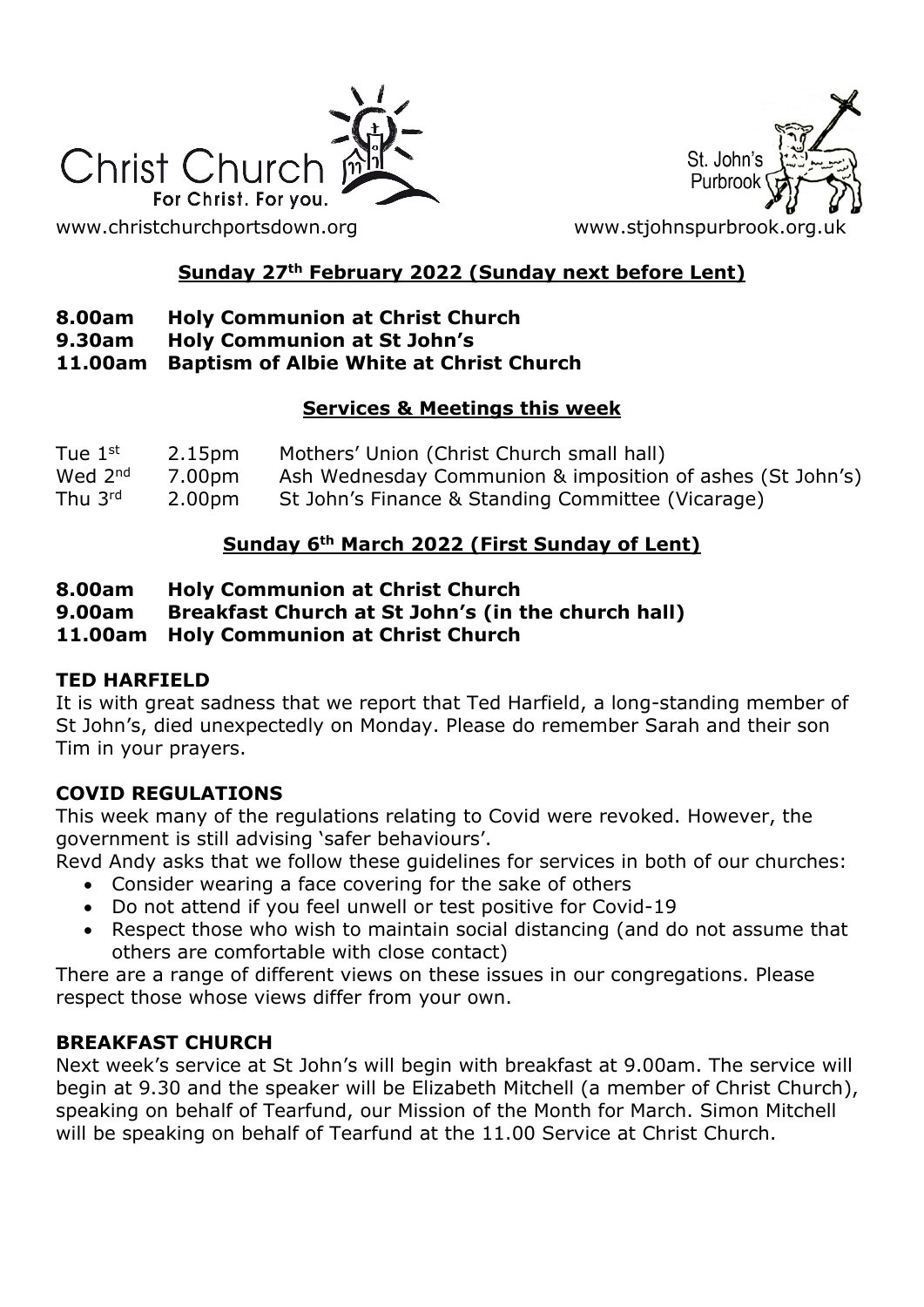## **UKRAINE**

The Archbishops of Canterbury and York have invited us to make this Sunday a day for prayer for Ukraine, Russia and for peace. They have also supported the call from Pope Francis for a global day of prayer and fasting for peace on Ash Wednesday.

## **LENT COURSE: LENTWISE – Spiritual essentials for real life**

This year we will be running a shared Lent Course open to all members of both of our churches (and others). We start with an **Ash Wednesday service** at St John's at 7.00pm on **2nd March** followed by 5 weekly sessions in Christ Church Hall. These sessions will be on **Tuesdays** at 2.00pm, repeated each week at 7.00pm.

You will get more out of the sessions if you have a copy of the book. Please sign up on the list at the back of either church to give us an idea who may attend, and to order a book (suggested donation £5). However, you may prefer to download the Kindle edition *(search for Lentwise Paula Gooder*).

If you have already ordered a book, please do pick it up from the back of church on Sunday.

## **LENT LUNCHES**

The Mothers' Union will be hosting two Lent Lunches this year, on **Saturdays 19th March and 2nd April** from 12.00 till 1.00pm in Christ Church Hall. All are welcome. Additionally Sheila Gill will be hosting Lent Lunches in her home on **Saturdays 12th March, 26th March and 9th April** at 12.30pm. Places at these are limited and will need to be booked with Sheila in person or by phone on 07511 032140. The lunches will raise funds for Tear Fund and MU family holidays.

## **WEBMASTER**

Could you be our next webmaster? Would you like to learn a new skill? Matt Doe has done a wonderful job in this capacity for the last eight years at Christ Church and, more recently, at St John's, but it is now time for someone else to take over. Full training and ongoing support will be provided by the diocese. Websites are updated using a really user-friendly interface, so basic IT skills only are needed. Speak to Matt or Revd Andy if you would like to know more.

| <b>CONTACTS</b>     |                                            |  |  |
|---------------------|--------------------------------------------|--|--|
| <b>Vicar</b>        | Revd Andy Wilson (day off Monday)          |  |  |
|                     | vicar@christchurchportsdown.org            |  |  |
|                     | purbrookvicar@gmail.com                    |  |  |
| <b>Curate</b>       | Revd Matt Grove (day off Saturday)         |  |  |
|                     | matt.grove@christchurchportsdown.org       |  |  |
| Churchwarden        | <b>Stephen Anderson</b>                    |  |  |
| <b>CCP</b>          | stephen.anderson@christchurchportsdown.org |  |  |
| Churchwarden        | <b>Karina Golledge</b>                     |  |  |
| <b>CCP</b>          | thegolledges@btinternet.com                |  |  |
| Churchwarden        | <b>Bill Jeffery</b>                        |  |  |
| <b>SJP</b>          | purbrookchurch@qmail.com                   |  |  |
| <b>Hall Manager</b> | Jacqui Wilson                              |  |  |
| <b>CCP</b>          | hall.manager@christchurchportsdown.org     |  |  |
| Website             | <b>Matt Doe</b>                            |  |  |
|                     | webmaster@christchurchportsdown.org        |  |  |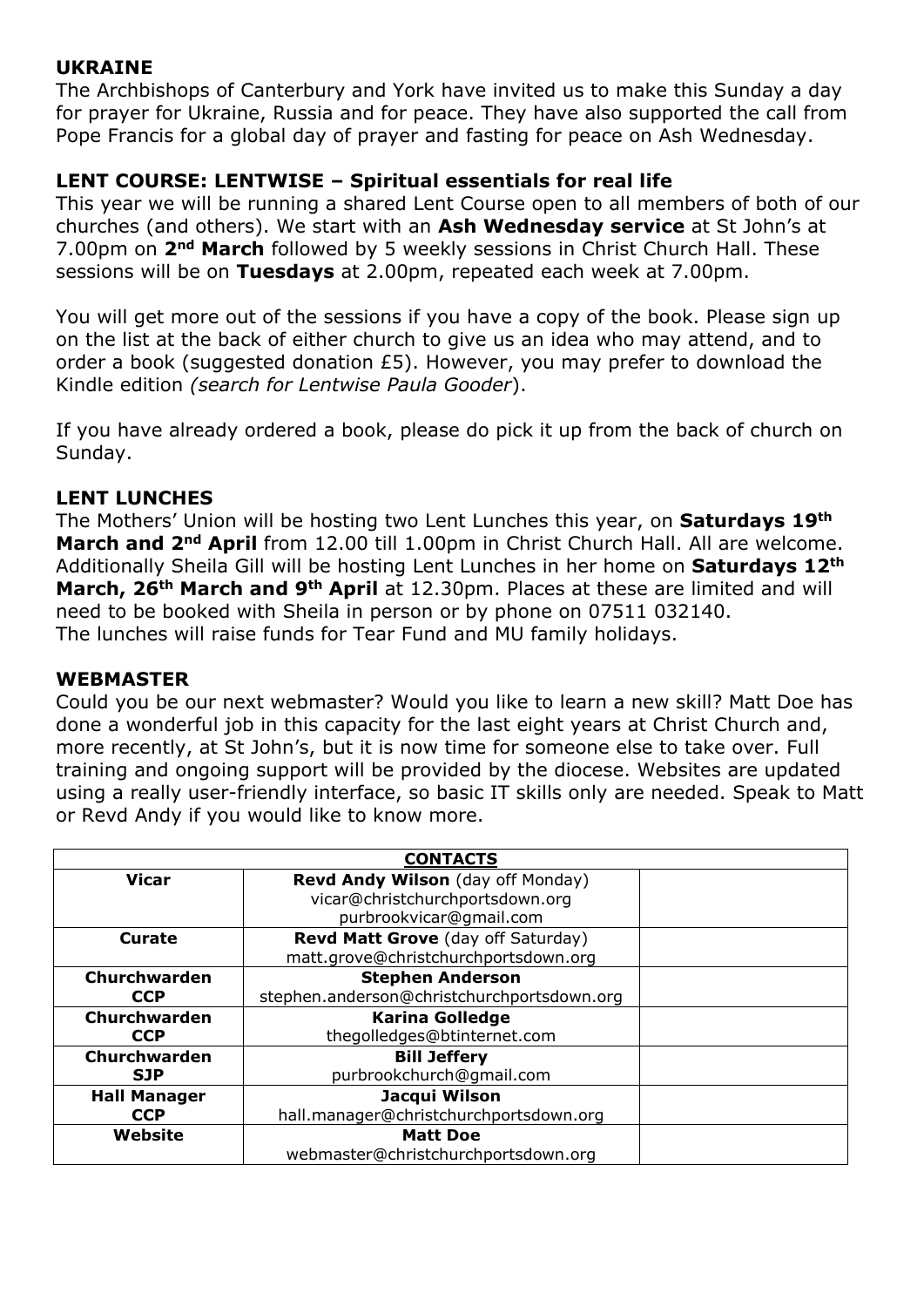## **Sunday 27 February 2022**

Sunday next before Lent

## **Collect**

Almighty Father, whose Son was revealed in majesty before he suffered death upon the cross: give us grace to perceive his glory, that we may be strengthened to suffer with him and be changed into his likeness, from glory to glory; who is alive and reigns with you, in the unity of the Holy Spirit, one God, now and for ever.

## **Exodus 34.29–35**

 $29$  Moses came down from Mount Sinai. As he came down from the mountain with the two tablets of the covenant in his hand, Moses did not know that the skin of his face shone because he had been talking with God.  $30$  When Aaron and all the Israelites saw Moses, the skin of his face was shining, and they were afraid to come near him.  $31$  But Moses called to them; and Aaron and all the leaders of the congregation returned to him, and Moses spoke with them. <sup>32</sup> Afterwards all the Israelites came near, and he gave them in commandment all that the Lord had spoken with him on Mount Sinai. 33 When Moses had finished speaking with them, he put a veil on his face;  $34$  but whenever Moses went in before the Lord to speak with him, he would take the veil off, until he came out; and when he came out, and told the Israelites what he had been commanded,  $35$  the Israelites would see the face of Moses, that the skin of his face was shining; and Moses would put the veil on his face again, until he went in to speak with him.

*This is the word of the Lord. Thanks be to God.*

## **Psalm 99**

- 1 The Lord is king: let the peoples tremble; he is enthroned above the cherubim: let the earth shake.
- 2 The Lord is great in Zion and high above all peoples.
- 3 Let them praise your name, which is great and awesome; the Lord our God is holy.
- 4 Mighty king, who loves justice, you have established equity; you have executed justice and righteousness in Jacob.
- 5 Exalt the Lord our God; bow down before his footstool, for he is holy. 6 Moses and Aaron among his priests
- and Samuel among those who call upon his name; they called upon the Lord and he answered them.
- 7 He spoke to them out of the pillar of cloud; they kept his testimonies and the law that he gave them.
- 8 You answered them, O Lord our God; you were a God who forgave them and pardoned them for their offences.
- 9 Exalt the Lord our God and worship him upon his holy hill, for the Lord our God is holy.